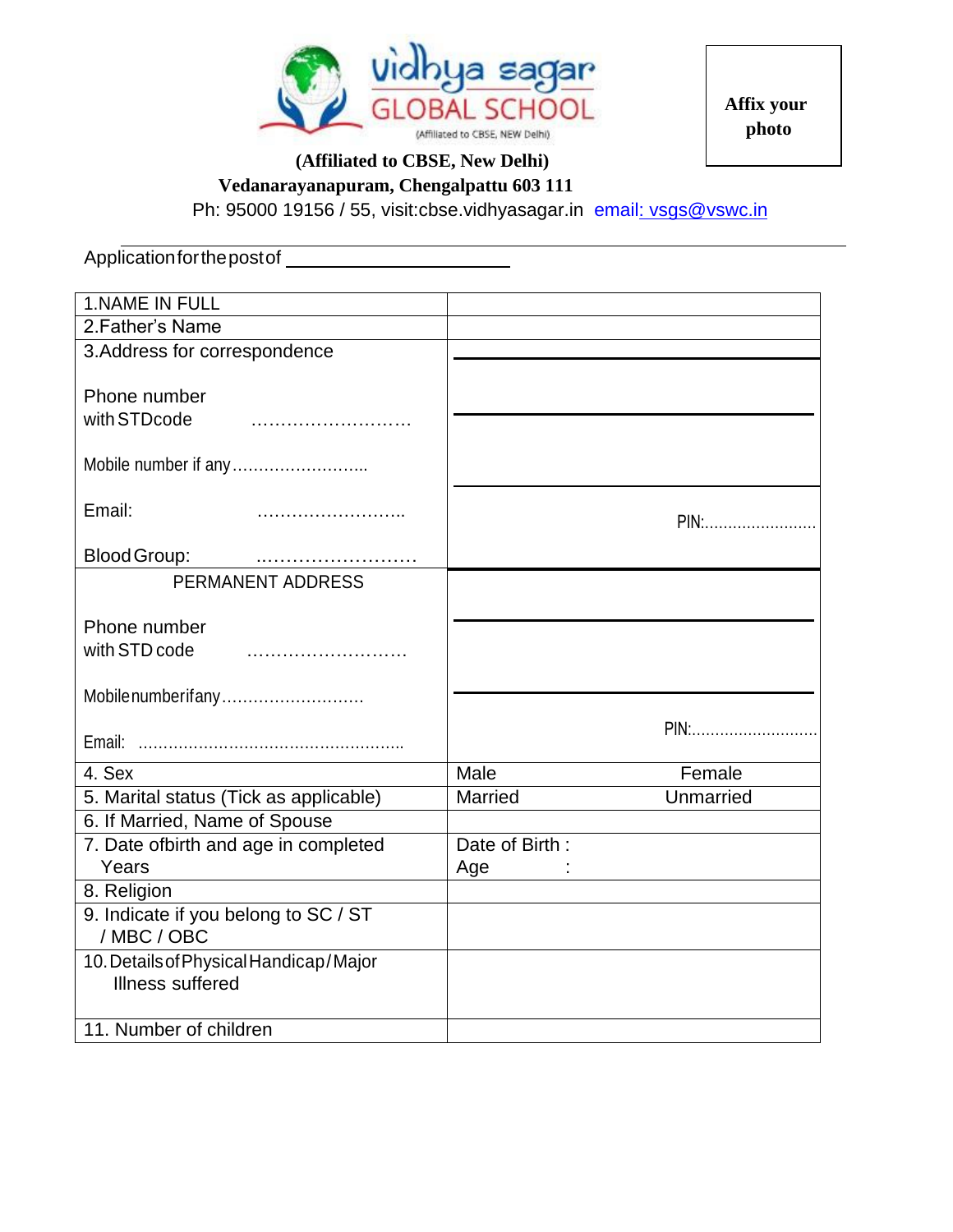## 12. Educational qualifications

| А.                  | General               |                   |                 |         |
|---------------------|-----------------------|-------------------|-----------------|---------|
| Qualification       | Name of the           | Board /           | Year of passing | Subject |
|                     | College / institution | <b>University</b> | and class/% of  |         |
|                     |                       |                   | marks obtained  |         |
| <b>HSC</b>          |                       |                   |                 |         |
|                     |                       |                   |                 |         |
| Degree (Specify) BA |                       |                   |                 |         |
| /B.Sc / B.Com       |                       |                   |                 |         |
| $etc.$              |                       |                   |                 |         |
| PG degree (Specify) |                       |                   |                 |         |
| M.Sc./ M.A / M.Com  |                       |                   |                 |         |
|                     |                       |                   |                 |         |
| M.Phil              |                       |                   |                 |         |
|                     |                       |                   |                 |         |
| Ph.D                |                       |                   |                 |         |
|                     |                       |                   |                 |         |

B. Teaching Qualification Name of the college / Institution Board/University Year of Passing & class/marks obtained Subject Regular or Correspondence & Duration of Course 1.Montessori /PGD inPre **School** Education/ Any other recognized **Qualification** 2.D.T.Ed / TTC or Equivalent Recognized **Certificate** 3.B.Ed 4. M.Ed 5. M.Phil 6.Ph.D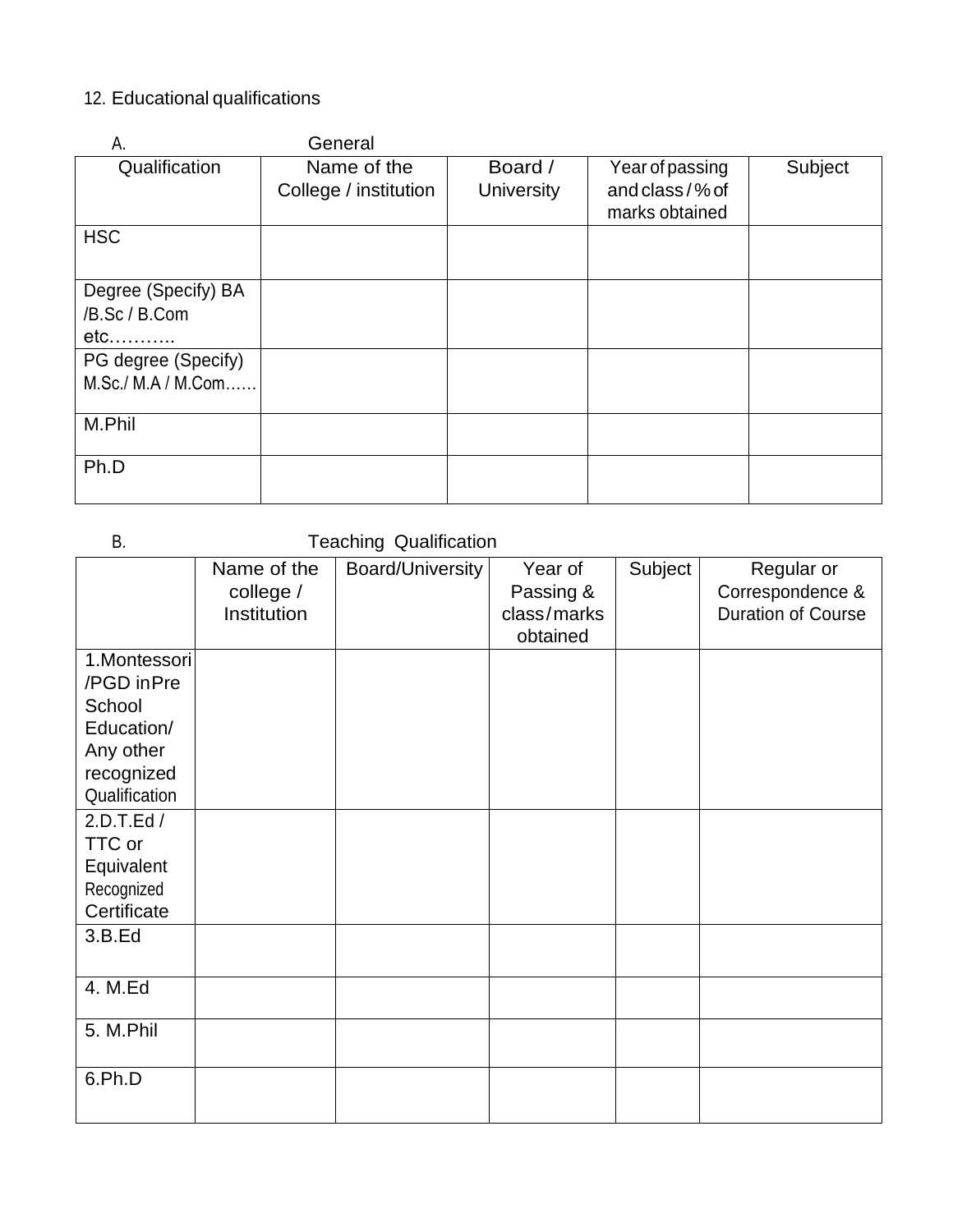| C.            | Other Qualification, if any. (Please give details) |                 |                                                  |  |
|---------------|----------------------------------------------------|-----------------|--------------------------------------------------|--|
| Qualification | Name of the<br>Institution                         | Year of Passing | Regular / Correspondence &<br>Duration of course |  |
|               |                                                    |                 |                                                  |  |
|               |                                                    |                 |                                                  |  |
|               |                                                    |                 |                                                  |  |
|               |                                                    |                 |                                                  |  |

## 13−A. Are you employed now? If yes − details of present employment

| Name &<br>address of<br>the<br>institution | Designation | Period from<br>which<br>serving | <b>Classes</b><br>and<br>subjects<br>taught | Scale of pay &<br>total salary<br>drawn (Attach<br>Proof) | Expected<br>Salary | Remarks |
|--------------------------------------------|-------------|---------------------------------|---------------------------------------------|-----------------------------------------------------------|--------------------|---------|
|                                            |             |                                 |                                             |                                                           |                    |         |

13 − B. Previous Teaching Experience (Start with the most recent)

| Name of<br>institution | Designation | Period of<br>service in<br>completed<br>years | Classes<br>and<br>subjects<br>taught | Administrative<br>experience if<br>any(In<br>completed<br>years) | <b>Salary Last</b><br>Drawn | Reason for<br>leaving |
|------------------------|-------------|-----------------------------------------------|--------------------------------------|------------------------------------------------------------------|-----------------------------|-----------------------|
|                        |             |                                               |                                      |                                                                  |                             |                       |
|                        |             |                                               |                                      |                                                                  |                             |                       |